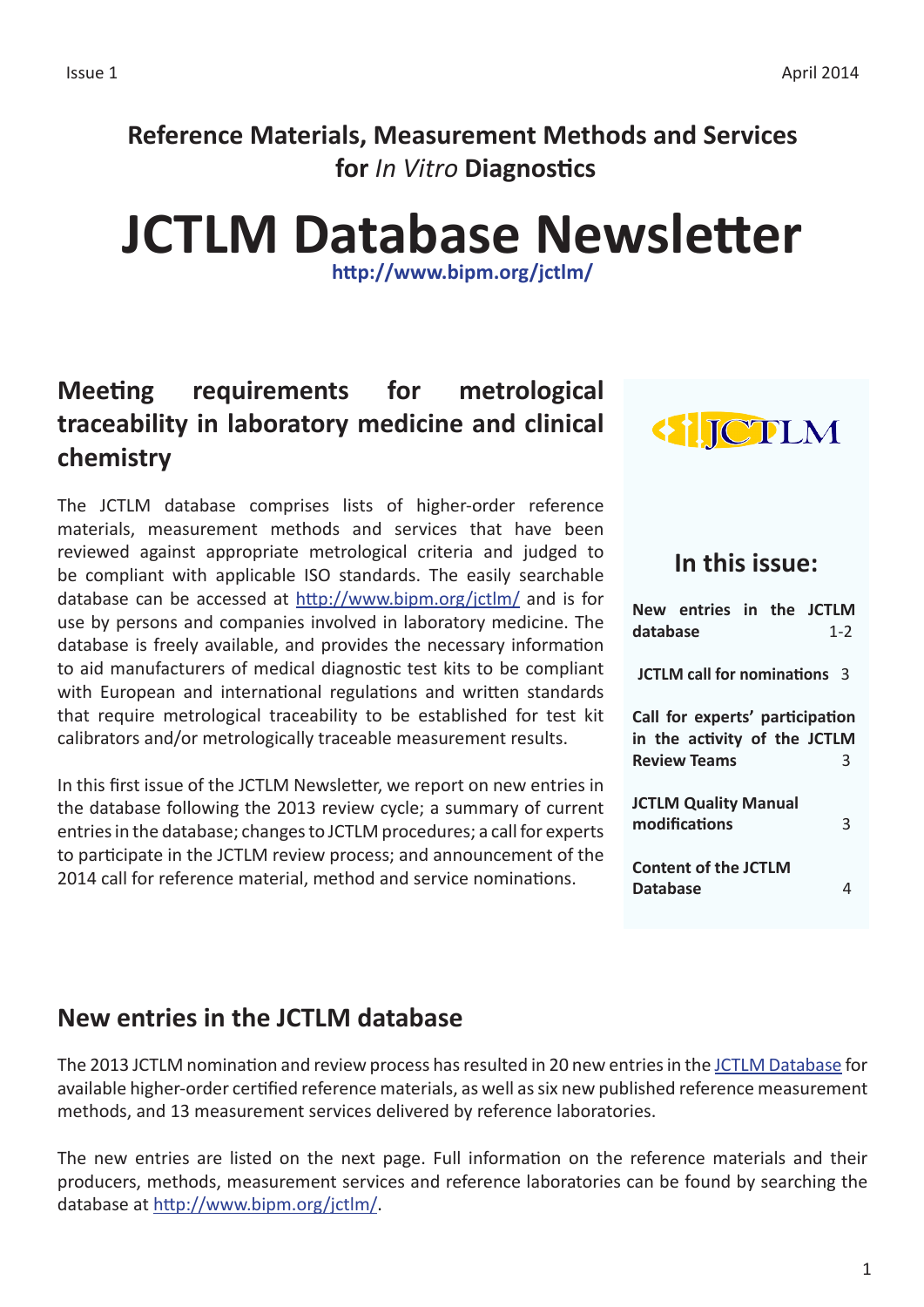## **New entries for available Certified Reference Materials**

| <b>Analyte Category</b>              | Analyte*                                                      | <b>Material / Matrix</b> |  |  |
|--------------------------------------|---------------------------------------------------------------|--------------------------|--|--|
| <b>Drugs</b>                         | Sodium diclofenac                                             | High-purity material     |  |  |
| Nucleic acids                        | BCR-ABL b3a2 transcript (for 6 copy number<br>concentrations) | Plasmid solutions        |  |  |
| Nucleic acids                        | <b>HIV molecular marker</b>                                   | Blood plasma             |  |  |
| <b>Vitamins &amp; Micronutrients</b> | Total retinol,                                                | Frozen human serum       |  |  |
|                                      | Gamma-tocopherol,                                             |                          |  |  |
|                                      | Alpha-tocopherol,                                             |                          |  |  |
|                                      | Total lutein,                                                 |                          |  |  |
|                                      | Total zeaxanthin,                                             |                          |  |  |
|                                      | Total beta-cryptoxanthin,                                     |                          |  |  |
|                                      | Total beta-carotene                                           |                          |  |  |
| <b>Metabolites &amp; Substrates</b>  | Creatinine,                                                   | Frozen human serum       |  |  |
|                                      | Glucose,                                                      |                          |  |  |
|                                      | Total Cholesterol,                                            |                          |  |  |
|                                      | Urea,                                                         |                          |  |  |
|                                      | <b>Uric Acid</b>                                              |                          |  |  |

\*Complete information for each entry can be retrieved from the [Analyte keyword search results](http://www.bipm.org/jctlm/) for the reference materials, e.g. Name and Contact for the producer of the reference material, Name of the reference material, Measurand, Range of certified value, and Range of expanded uncertainty value, as well as Reference(s) on commutability, certification, or inter-laboratory comparability study if available.

## **New entries for Reference Measurement Methods**

| <b>Analyte Category</b>  | Reference Measurement Method (JCTLM Identification Number)*                                                                                                                                                                                                                                                               |  |  |
|--------------------------|---------------------------------------------------------------------------------------------------------------------------------------------------------------------------------------------------------------------------------------------------------------------------------------------------------------------------|--|--|
| Metabolites & Substrates | Isotope dilution liquid chromatography tandem mass spectrometry (ID-LC-<br>MS/MS) reference measurement procedure for Cholesterol in serum (JCTLM<br>C10RMP9)<br>Clin. Chem. Lab. Med., 2011, 49(4), 669-676                                                                                                              |  |  |
|                          |                                                                                                                                                                                                                                                                                                                           |  |  |
| Metabolites & Substrates | High Performance Liquid Chromatography (HPLC) reference measurement<br>procedure for Cholesterol in serum (JCTLM C10RMP10)<br>J. Chromatogr. B, 2007, 858, 239-246                                                                                                                                                        |  |  |
|                          |                                                                                                                                                                                                                                                                                                                           |  |  |
| <b>Drugs</b>             | Isotope dilution liquid chromatography tandem mass spectrometry (ID-LC-MS/<br>MS) reference measurement method for antiepileptic drugs <sup>+</sup> in human serum<br>(JCTLM C10RMP5, C10RMP6, C10RMP7, C10RMP8)<br><sup>t</sup> the analytes being measured are phenytoin, phenobarbital, lamotrigine, and<br>topiramate |  |  |
|                          | Anal. Bioanal. Chem., 2011, 40, 1915                                                                                                                                                                                                                                                                                      |  |  |

\*Complete information for each entry can be retrieved from the [Analyte/JCTLM ID keyword search results f](http://www.bipm.org/jctlm/)or the reference methods, e.g. Name of the reference method, Measurand, Applicable measurement range, and expected uncertainty value, as well as Reference(s) of peer-reviewed publication for method description and validation.

# **New entries for Measurement Laboratory Services**

| <b>Analyte Category</b>  | Analyte                     | <b>Location of laboratory</b> |  |  |
|--------------------------|-----------------------------|-------------------------------|--|--|
| <b>Enzymes</b>           | Alanine aminotransferase,   | China                         |  |  |
|                          | Alpha-amylase,              |                               |  |  |
|                          | Aspartate aminotransferase, |                               |  |  |
|                          | Creatine kinase,            |                               |  |  |
|                          | Gamma-glutamyltransferase,  |                               |  |  |
|                          | Lactate dehydrogenase,      |                               |  |  |
|                          | Alkaline phosphatase        |                               |  |  |
| <b>Enzymes</b>           | Alkaline phosphatase        | Germany                       |  |  |
| <b>Metabolites &amp;</b> | <b>Bilirubin</b>            | China                         |  |  |
| <b>Substrates</b>        |                             |                               |  |  |
|                          | Glucose                     | China                         |  |  |
|                          | <b>Urea</b>                 | China                         |  |  |
| Vitamins &               | 25-hydroxyvitamin D2        | Belgium                       |  |  |
| <b>Micronutrients</b>    | 25-hydroxyvitamin D3        |                               |  |  |

\*Complete information for each entry can be retrieved from the [Analyte keyword search results](http://www.bipm.org/jctlm/) for the reference measurement services, e.g. Contact for the Reference Laboratory, scope of the service offered and a link to the results for the interlaboratory comparison study.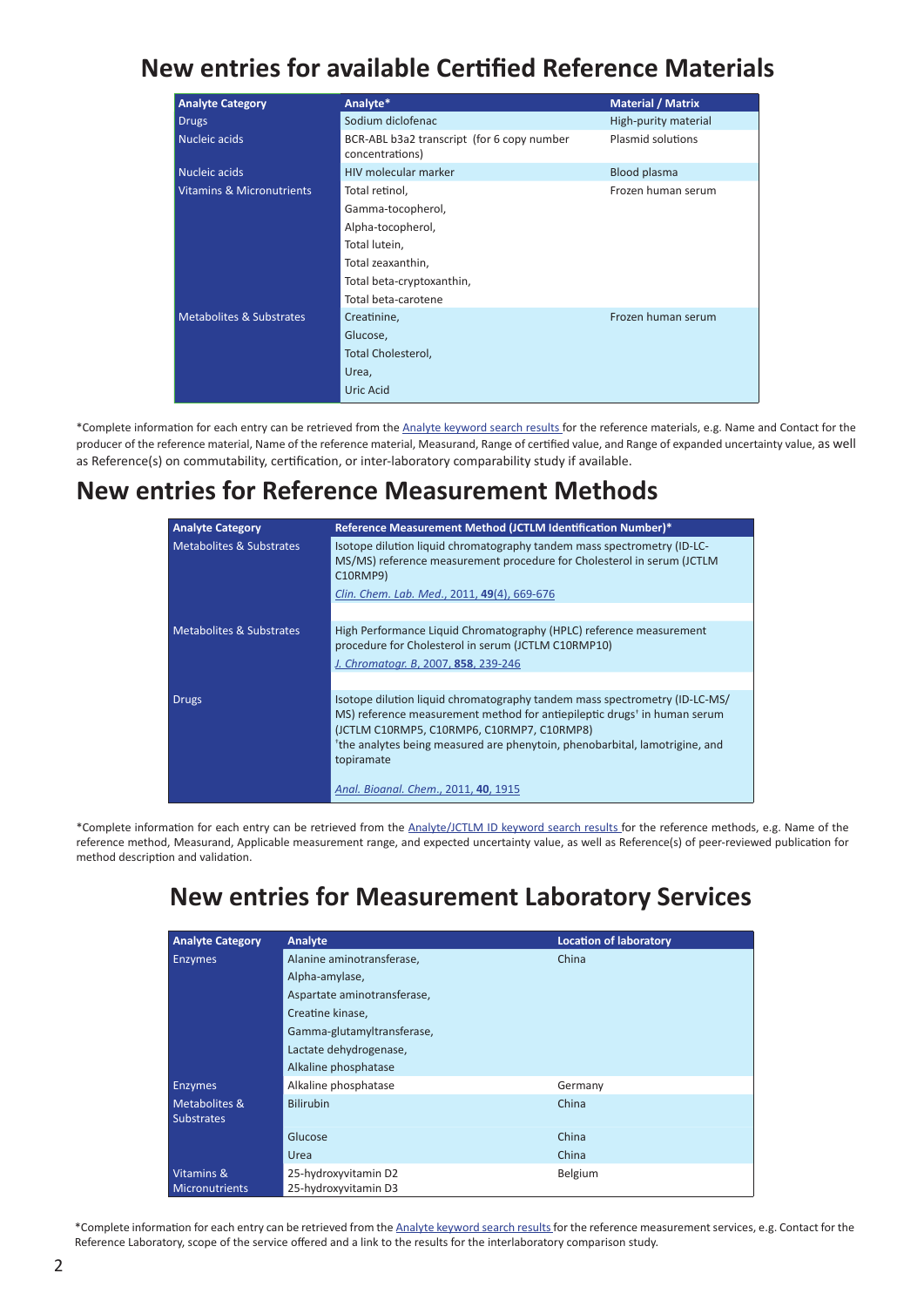## **JCTLM call for nominations now open**

The 2014 call for nominations of available higher-order certified reference materials, measurement methods, and services for laboratory medicine and in vitro Diagnostic measurement systems is currently being made, and the closing date for submissions is 30 May 2014. Certified Reference Material Producers, authors of publications of Reference Methods, and Laboratories providing Reference Measurement Services for laboratory medicine and clinical chemistry, are invited to submit nominations for review and possible publication in the database using the procedures and forms available at:

[http://www.bipm.org/en/committees/jc/jctlm/jctlm-wg1/wg1\\_call.html](http://www.bipm.org/en/committees/jc/jctlm/jctlm-wg1/wg1_call.html) [http://www.bipm.org/en/committees/jc/jctlm/jctlm-wg2/wg2\\_call.html](http://www.bipm.org/en/committees/jc/jctlm/jctlm-wg2/wg2_call.html)

### **Call for experts' participation in the activity of the JCTLM Review Teams**

The JCTLM is currently seeking additional experts to contribute to the following review teams: Drugs, Non‑electrolyte metals, Non-peptide hormones, Proteins and Vitamins.

Submission of the nomination/application forms for JCTLM Review Team Membership can be made at any time to the JCTLM Secretariat ([jctlm@bipm.org](mailto:mailto:jctlm%40bipm.org?subject=)).

The procedure document for the application/ nomination for [Membership of JCTLM WGs Review](http://www.bipm.org/utils/en/pdf/WG1-P-06.pdf) [Teams](http://www.bipm.org/utils/en/pdf/WG1-P-06.pdf) and the application/nomination form ([WG1-P-06-F-01](http://www.bipm.org/utils/en/doc/WG1-P-06-F-01.doc)) can be found on the JCTLM WG1 Quality Manual Webpage.

### **JCTLM Quality Manual modifications**

The following changes have been introduced into the JCTLM Quality Manual for 2014:

#### a) **Compliance demonstration required for nominations:**

Nomination forms for reference materials and methods [\(JCTLM WG1-P-02](http://www.bipm.org/utils/en/pdf/WG1-P-02.pdf)) were revised in January 2014 to include a Compliance demonstration spreadsheet that must be completed by the nominating organization to describe how compliance has been met for all requirements listed in ISO 15194:2009 for Reference Materials and 15193:2009 for Reference Measurement Methods.

**[WG1-P-02-F-01](http://www.bipm.org/utils/en/xls/WG1-P-02-F-01.xls)**: Reference material template, Version 9, January 2014

**[WG1-P-02-F-02](http://www.bipm.org/utils/en/xls/WG1-P-02-F-02.xls)**: Reference measurement method template, Version 9, January 2014

**[WG1-P-02-I-01](http://www.bipm.org/utils/en/pdf/WG1-P-02-I-01.pdf)**: Instructions for completing nomination templates, January 2014

#### b) **Extension for submitting supporting documentation:**

The procedure document WG1-P-02, *Reference material and procedure nomination requests*, retains a nomination submission deadline for 30 May for reference method nominations, but now allows submission of the final version (non-changeable format) of its supporting documentation or publication by 30 September.

#### c) **Reference measurement services based on modified methods:**

The procedure document JCTLM [WG2-P-03 B](http://www.bipm.org/utils/en/pdf/WG2-P-03B.pdf), *Review of measurement services from accredited laboratories*, was revised to permit publication of measurement services based on modified listed reference measurement procedure without need for JCTLM listing of another publication of the modified method, provided that the basic principle of the measurement procedure (e.g. IDMS) is maintained, and that the modified procedure is approved by the accreditation body.